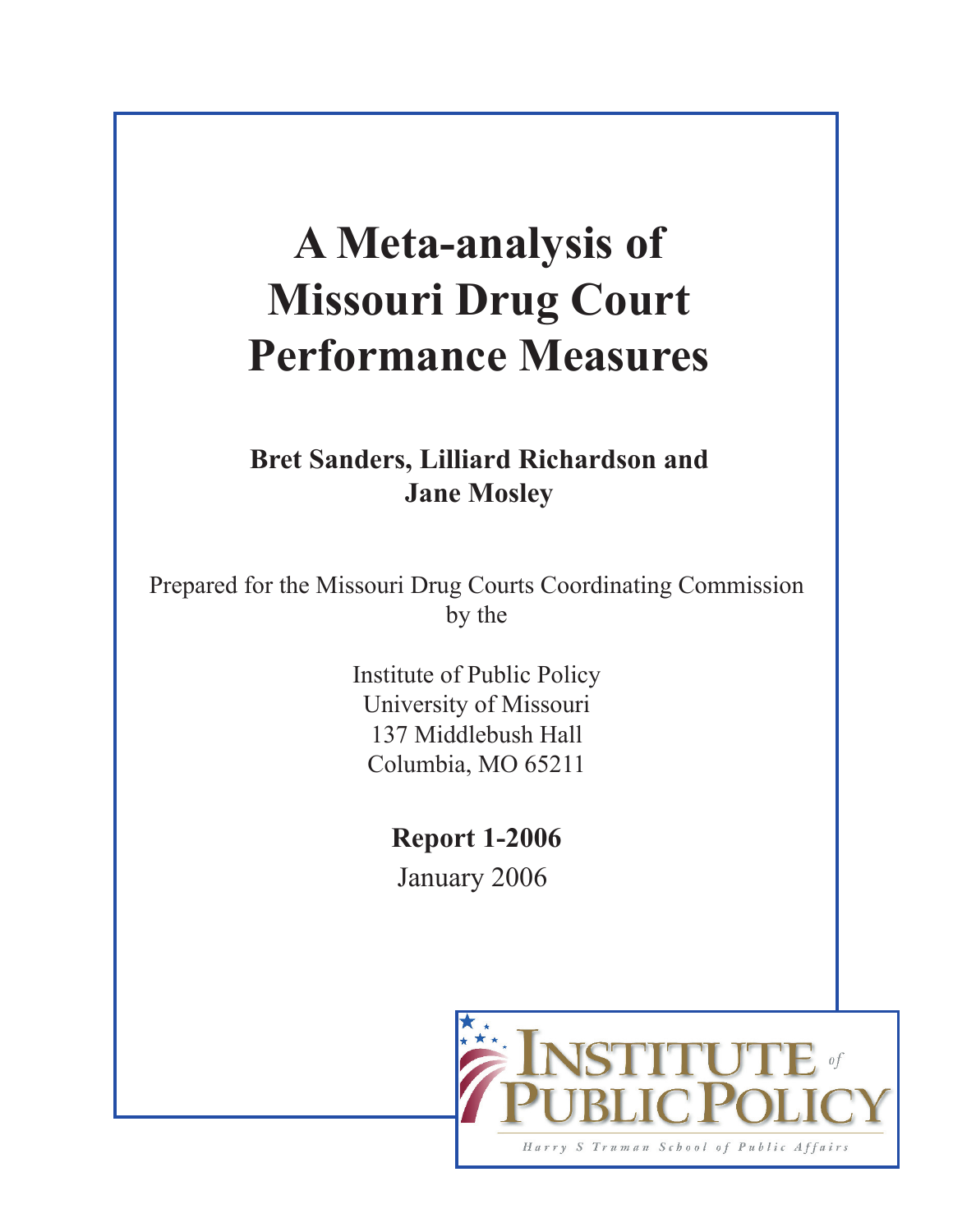# **A Meta-Analysis of Missouri Drug Court Performance Measures**

# **Bret Sanders, Lilliard Richardson, and Jane Mosley**

# **Introduction**

The first Missouri drug court was established in the early 1990s to focus the state's effort towards treatment and other alternatives to incarceration and probation. Drug courts are popular and the number of such courts, now nearly 100, continues to expand. This report is part of an effort to assess how Missouri's drug courts are faring in comparison to those of other states. This analysis uses published reports and studies on the performance and cost of drug courts in Missouri and elsewhere to assess how Missouri's success compares to the experiences of other states. This report is based upon a larger assessment of Missouri drug courts conducted in 2005 for the Missouri Office of State Courts Administrator (Richardson et al., 2005).

The data used in the analysis are from a 2001 study by the University of Missouri School of Social Work (UMSSW) that evaluated outcomes of Missouri drug courts (Sundet, Dannerbeck, & Lloyd, 2001). Data were collected on 14 courts around Missouri (10 adult courts, 3 juvenile courts and 1 family court) and measured graduate recidivism, participant retention, cost/benefit of participation, as well as various participant demographics. The studies of drug courts in other states, reviewed for comparison, were published between 1998 and 2005.

In a report to the Missouri Office of the State Courts Administrator in 2004, the National Center for State Courts presented a set of performance measures by which outcomes for Missouri's drug courts could be evaluated (National Center for State Courts, 2004). The report divided the performance

measures among adult and juvenile/family courts. A set of goals was established for each court type, and each goal was associated with one or more performance measures. The Missouri Drug Courts Coordinating Commission subsequently adopted these goals for drug courts. Examples of the performance measures include reducing post-graduation recidivism, retaining drug court participants in drug court, and establishing and maintaining an acceptable graduation rate.

This brief outlines the goals set out in the 2004 report and evaluates how drug courts in other states compare with drug courts in Missouri using these standards. A wide range of studies and evaluations of drug courts, including nearly 500 studies, along with the abstracts of over 1,000 more were examined to determine how Missouri drug courts have fared in comparison to drug courts in other states. This analysis focuses on the 86 reports with data relevant to Missouri's performance measures.

Missouri drug courts are on par with or exceeding the results for drug courts in other states for the performance measures in which data were available. For example, Missouri drug courts had a lower rate of recidivism than drug courts from seven other studies for which comparable data were available; had a graduation rate exceeding the national average; and had among the highest entry and exit employment rates of all studies reviewed. The only indicator for which Missouri drug courts lagged behind other courts was retention rate of participants. Missouri's drug court retention rate lagged behind the national average determined from data in 10 studies of other drug courts that used comparable measures.

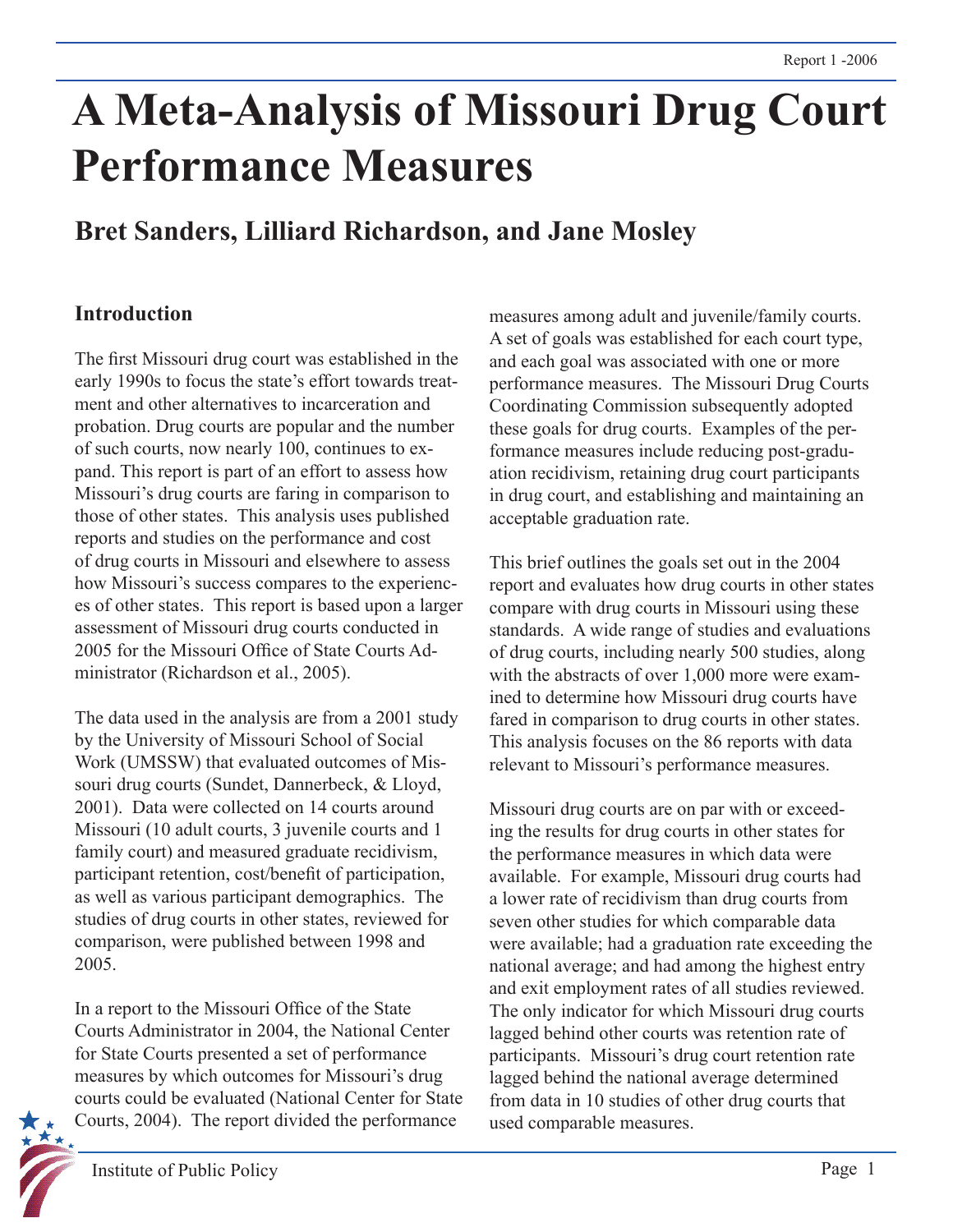The performance measures adopted by the Missouri Drug Courts Coordinating Commission (DCCC) include seven goals for Missouri adult drug courts and eight goals for juvenile and family drug courts, each with one or more performance measures. Among these, the most significant in terms of comparability to other studies were:

- Reduce post-graduation recidivism among drug court participants (goal 1 for all drug courts);
- Retain drug court participants in drug court (goal 2 for adult courts and goal 3 for juvenile/ family courts);
- Establish and maintain an acceptable graduation rate (goal 3 for adult courts); and
- Provide cost-effective alternatives to traditional incarceration and probation (goal 4 for adult courts and goal 6 for juvenile/family courts).

# **Missouri Drug Courts**

Missouri had 54 adult, 11 family, and 18 juvenile drug courts as of April 2005, located throughout the state. Drug court admissions and requirements vary from court to court. Each drug court determines what admission processes it will use for admitting participants; there are currently six types used by Missouri drug courts. The drug court programs vary in length from a minimum of 8 to 18 months, at the discretion of the drug court. Offenders do not graduate until all requirements are met, which may take much longer than the minimum time, depending upon the progress of each participant. Court oversight, tracking, and treatment plans are customized for each offender to address specific problems related to that individual's addiction. There are significant variations among the courts in the number of treatment phases in the program and how rapidly a participant can move through the program. There are also large variations in the number of participants from large urban courts with 300 participants to small rural courts with less than 10 participants. The significant resources difference between urban and rural areas, such as access to treatment and funding levels, make it difficult to compare drugcourts in Missouri.

# **Adult Drug Courts**

Adult drug courts primarily serve participants 18 years of age and older and cases in which no abused and neglected children are involved. Seventy-one of the 86 studies reviewed for this project related specifically to adult drug courts.

One study of particular note is A Cost-Benefit Analysis of the St. Louis City Adult Felony Drug Court (Loman, 2004), which is highlighted in several figures in this report. The St. Louis analysis, released in 2004, provided a detailed look at the costs and benefits of participants who completed drug court prior to 2001. The overall findings indicate drug court costs exceeded the costs of probation, but the net savings over time due to drug court participation exceeded the higher initial investment. Based on savings over four years, for every additional \$1 spent on drug courts above the cost of probation, \$6.32 was returned in net savings.

## *Goal 1: To reduce post-graduation recidivism of drug court participants*

Missouri drug courts are performing well in terms of graduate recidivism. According to the UMSSW study, recidivism among Missouri drug court graduates, over a period of 12 months after graduation, was less than the average of seven studies reviewed using comparable measures (8.7% versus 13.7%), as illustrated in Figure 1. Felony arrests among graduates were also lower in the UMSSW study (2.9%) than in a study of Kentucky drug courts using similar measures (8.5%). No studies reported rates of felony convictions for Missouri drug court graduates, although felony convictions ranged from 3.1 percent to 10 percent in the three studies reporting this measure. Only one of the three studies reporting felony convictions indicated a time frame, 12 months, over which graduate data were gathered.

Tracking the recidivism of drug court graduates is a labor intensive process. Arrest records must be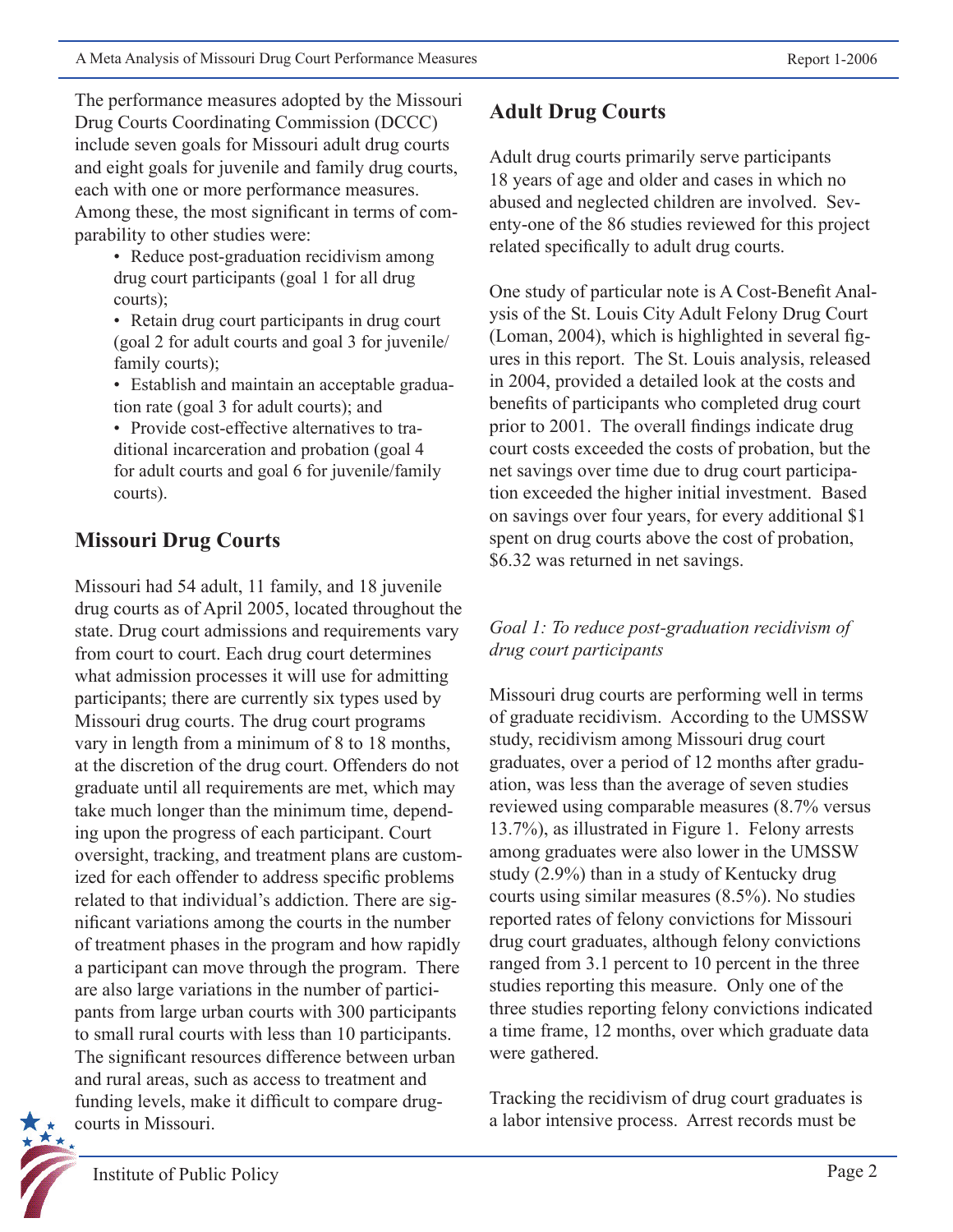obtained through searches of local law enforcement databases or paper files. The performance goals for Missouri Drug Courts call for a five year follow-up on the rate of recidivism for graduates. None of the studies reviewed, however, measured recidivism over this long of a time period and Missouri is just beginning to collect the data necessary to assess long term recidivism.

Few studies reported recidivism in terms of felony arrests. The studies reporting re-arrests on felony charges and felony convictions, however, did not provide sufficient comparison data to assess the effect of drug courts on this measure. The UMSSW study of Missouri drug courts reported the rates of felony arrests over a 12-month period following graduation to be 2.9 percent. Only one other study, the Kentucky Drug Court Outcome Evaluation (T. Logan, Hoyt, & Leukefeld, 2001), reported over a similar period of time and the study reported a much higher rate of felony re-arrests (8.5%) than did Missouri drug courts.



Figure 1. Graduate Recidivism Measured 12 Months After Drug Court graduation

## *Goal 2: Retain drug court participants in drug court*

Drug court retention is defined as the portion of participants in drug court who are either still participating or have graduated during a specified time frame. The reference time frame can vary for each reporting court or for each study. Missouri drug courts have fared less favorably in terms of retention of participants compared with other drug courts. Missouri drug courts retained 55.9 percent of participants in the program according to the UMSSW study (Sundet et al., 2001). This is lower than the average retention rate of 67.1 percent from 10 studies reporting retention data and the national retention rate of 67 percent reported by the Office of Justice Programs (OJP) Drug Court Clearinghouse and Technical Assistance Project (OJP Drug Court Clearinghouse and Technical Assistance Project, 2001). The range of retention rates among the 10 studies was 46.0 to 83.1 percent.

Although Missouri's average retention rate of 55.9 percent is lower than both the national average reported by the Drug Court Review (National Drug Court Institute, 2004) and below the average of the 10 studies used in this analysis, it is important to point out that the Missouri retention rate was current as of 2001 and for only 10 courts in the state. Consequently, these data may not provide a good indication of Missouri's overall retention rate among drug court participants.

## *Goal 3: To establish and maintain an acceptable graduation rate*

Graduation rate is different from retention in that it only considers the portion of those who enroll in drug court and graduate verses those that are removed or drop out before graduating. Among 31 evaluations of adult drug courts reporting graduation and termination data, the range of graduation rates was 27.5 percent in the District of Columbia courts (Harrell, Cavanagh, & Roman, 2000) to 80.9 percent in the Philadelphia, PA treatment court (Goldkamp, Weiland, & Moore, 2001) with an average calculated rate of 49.6 percent. Missouri's graduation rate as reported by the UMSSW study was 50.4 percent (Sundet et al., 2001), slightly higher than the average previously mentioned and the national average of 49.8 percent as reported by the OJP Drug Court Clearinghouse and Technical Assistance Project in 2001. These findings are presented in Figure 2.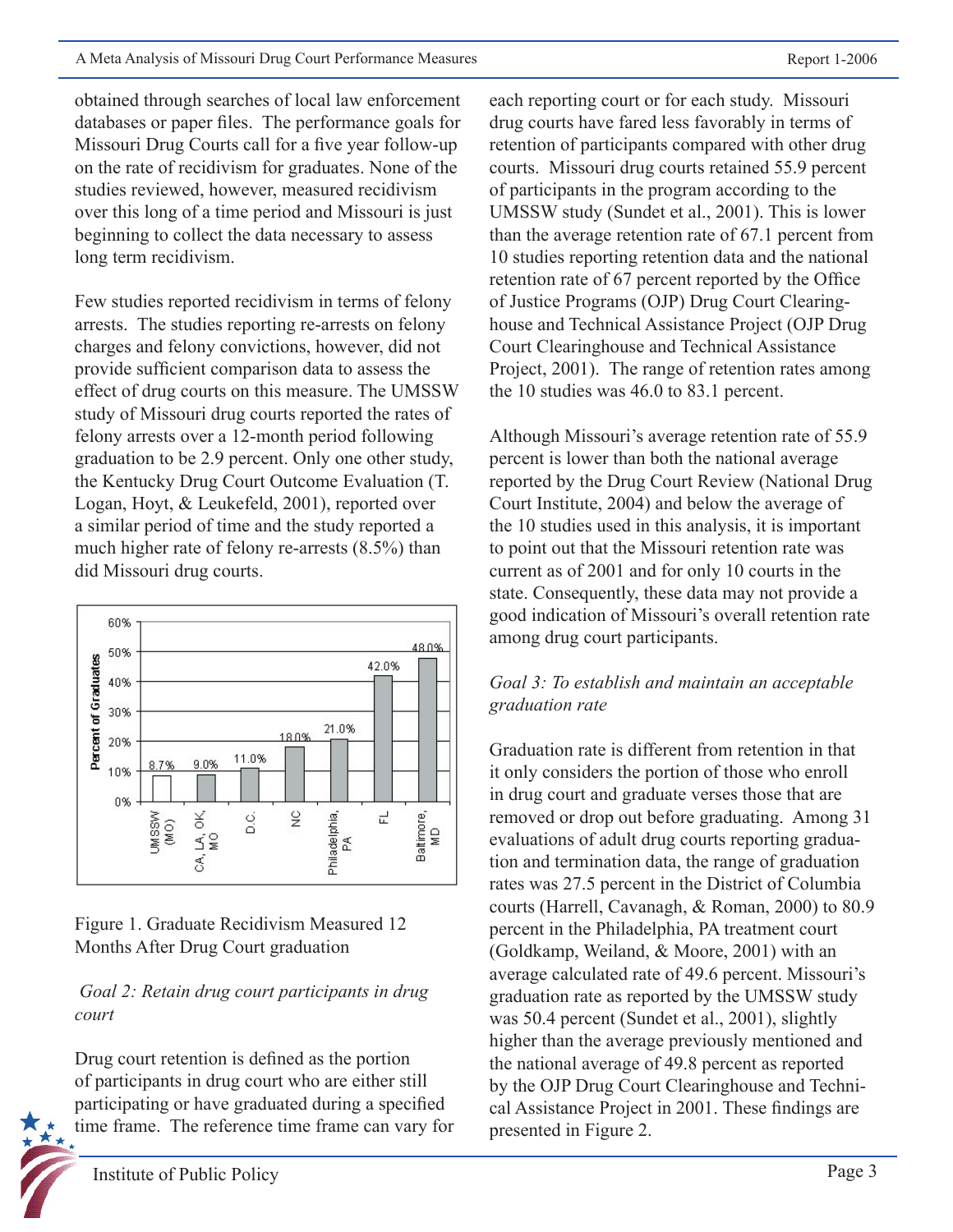

Figure 2. Graduation Rates of Adult Drug Courts

## *Goal 4: To provide cost-effective alternatives to traditional incarceration and probation*

There are numerous ways to calculate costs, and cost reporting varied significantly among the studies. The UMSSW study reported annual costs per participant of \$5,042, but the Missouri Office of the State Courts Administrator (OSCA) indicated this cost was a high estimate based upon an unlikely scenario in which the offender received all possible treatment options and services. On the other hand, the costs do not appear unreasonable in light of the Cost-Benefit Analysis of the St. Louis City Adult Felony Drug Court, which reported the total cost of a drug court graduate at approximately \$7,793 (Loman, 2004). Because drug court graduates in the St. Louis study took 16.4 months to complete the program, the annual cost estimate would be \$5,700 per participant, which is \$658 more than the annual cost estimate reported by the UMSSW study. Either cost figure suggests Missouri drug courts cost approximately \$7,000 less per participant than incarceration, which averaged \$14,290 in FY 2005. The costs in both studies also fall below the average cost of \$6,377 reported in several comparable studies of drug courts in other states.





Other studies compared drug court costs to probation and parole costs. In each of these studies, the initial cost of drug court exceeded the cost of probation/parole. When assessing the long-term benefits of drug court, however, the benefit of avoided costs and increased wages outweighed this extra program cost in every study, providing a strong argument in favor of drug court as an alternative. For example, the St. Louis cost-benefit analysis reported a total drug court cost, per participant, that exceeded the cost of probation by \$1,449 per year. It also reported that the benefits accrued from participation in drug court amounted to \$7,707. With this level of benefit over the cost of drug court, it is clear that the financial benefits of drug court outweigh the extra cost over probation. The avoided costs that lead to this benefit are derived from several factors. Part of the avoided costs come from lower recidivism of drug court graduates (so less law enforcement, court, parole, and jail time). Other avoided costs are due to higher education and employment levels, fewer victimization costs (including vehicle crashes and violent crimes), and greater accountability (fewer drug-exposed babies, less abuse and neglect, and more child support).

Avoided costs were calculated in varying ways by studies. Below is a compilation of the categories which were used to calculate avoided costs, although not all of them were used in every study. The table includes graduate contribution to avoided costs such as wages earned and taxes paid, figures used in some studies to offset the cost of drug court.

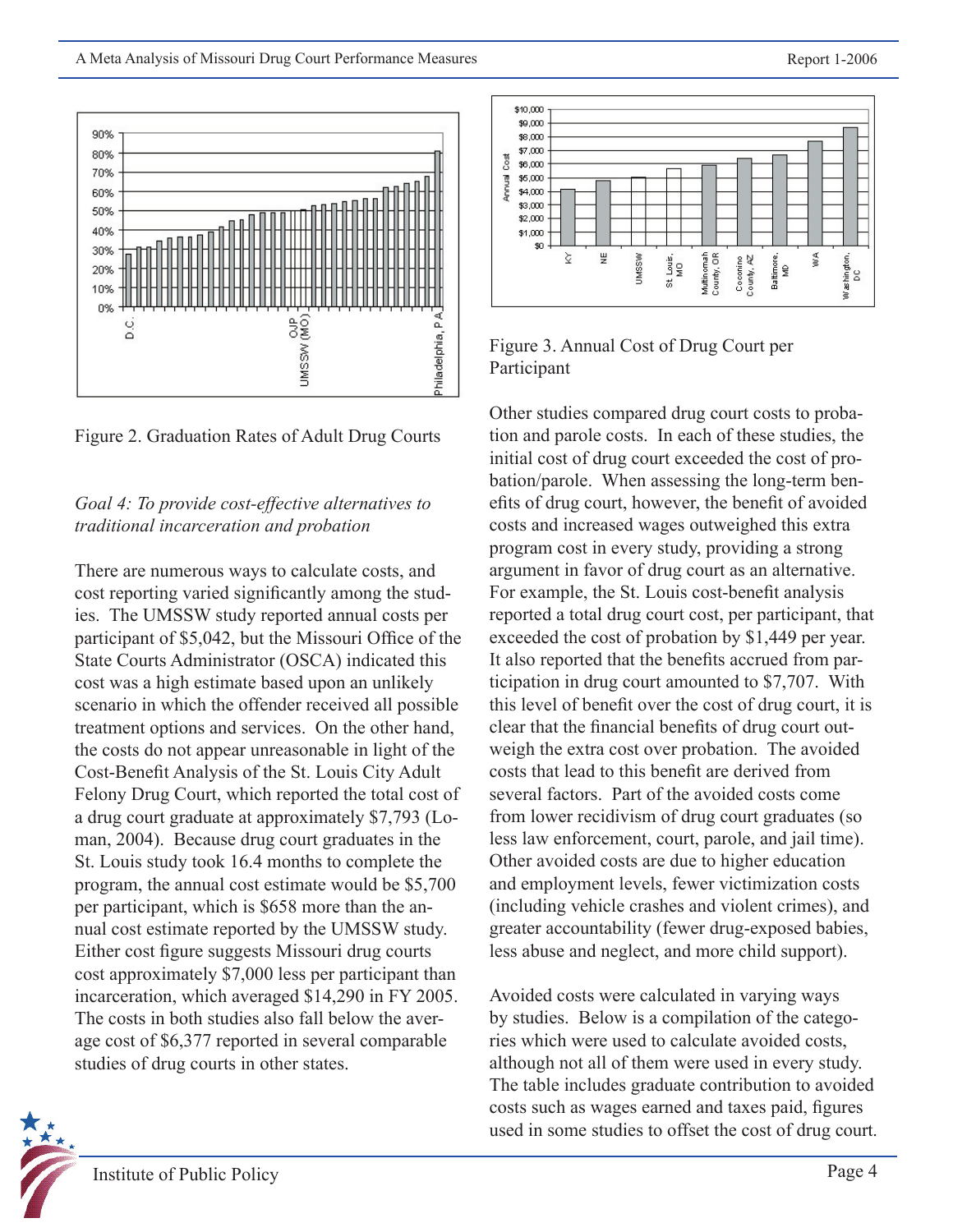| <b>Avoided costs</b>                                   |
|--------------------------------------------------------|
| Criminal justice costs                                 |
| Crime victim costs                                     |
| Drug exposed infants                                   |
| Vehicle crash costs                                    |
| Recidivism costs                                       |
| Supervision                                            |
| Jail time                                              |
| Police                                                 |
| Accounting costs (paid "out of pocket" by drug courts) |
| Public assistance programs                             |
| Treatment costs                                        |
| Health care costs                                      |
| TANF/ADFC and Food Stamps                              |
| <b>Graduate Contributions</b>                          |
| Taxes and FICA paid                                    |
| Wages earned                                           |

#### Table 1. Types of Avoided Costs

## *Goal 5: Increase the personal, familial, and societal accountability of drug court participants*

Performance measures under goal 5 include change in employment and education status, birth of drug-free babies, drivers' license restoration and collection of monetary penalties. There was little information, in the UMSSW study or the studies of other drug courts, that support discussion of the latter two (drivers' license restoration and collection of monetary penalties).

The average increase in the employment rate from entry to exit was 50 percent among the studies reviewed. The UMSSW study reported Missouri drug court participants increased the rate of employment by only 25.3 percent. However, Missouri drug court participants also had one of the highest pre-drug court employment rates (75%) and the highest exit employment rate (94%) (Sundet et al., 2001) of all the reviewed studies (Figure 4).



Figure 4. Adult Drug Court Entry and Exit Employment Rates

Nine studies reported data on change in education status with participants in Missouri drug courts ranked third highest. Overall, 30 percent of participants in Missouri drug courts improved their level of education. Nationally, however, the average increase in education status reported by the OJP Drug Court Clearing House and Technical Assistance project was 43 percent (OJP Drug Court Clearinghouse and Technical Assistance Project, 2001), Figure 5.





The UMSSW study reported 45 babies had been born drug-free to participants in the program as of 2001 (Sundet et al., 2001). The study did not, however, report how many babies had been born overall, so the significance of this number can not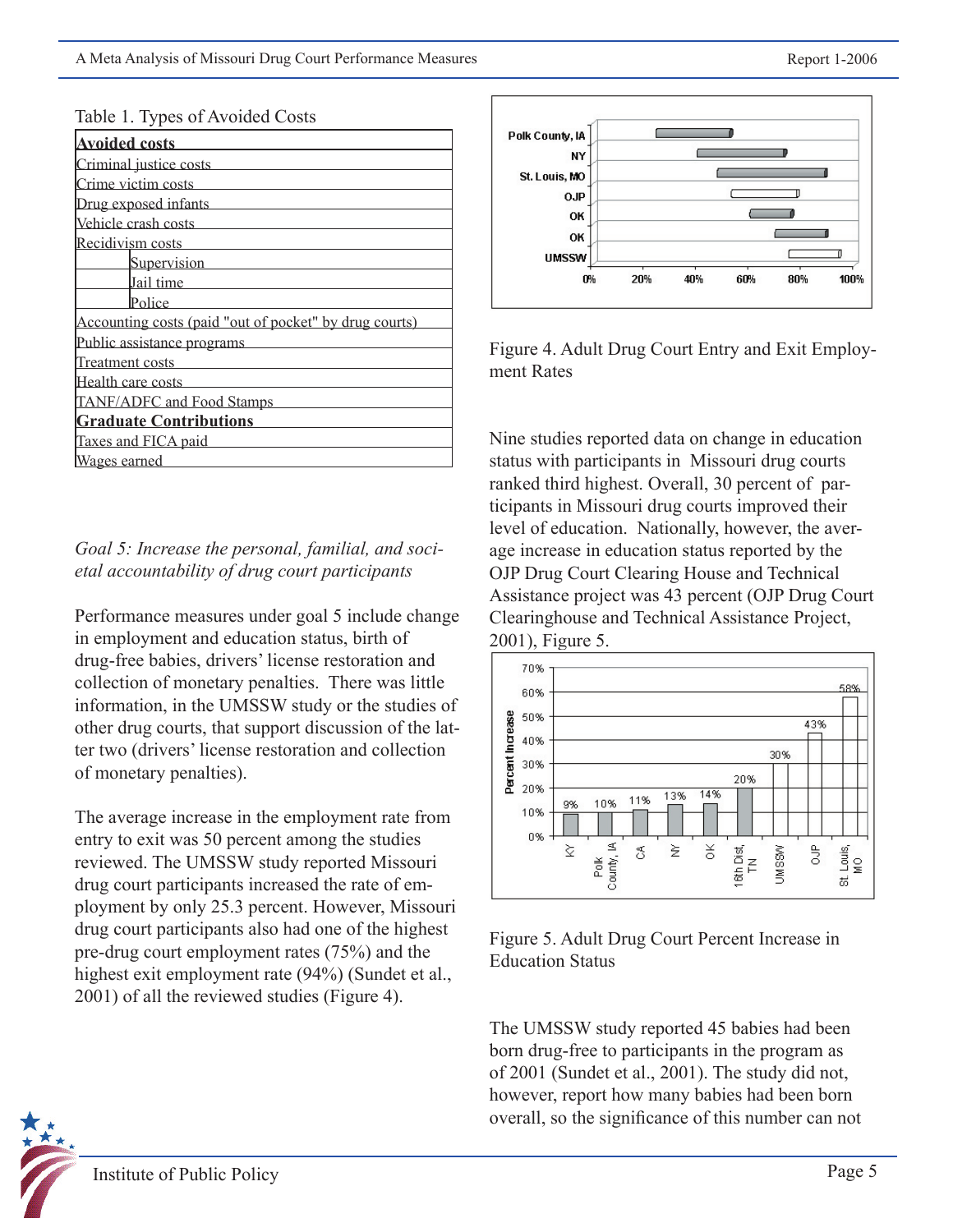A Meta Analysis of Missouri Drug Court Performance Measures Report 1-2006

be determined. Other studies also reported the number of drug-free babies born, but similar to the UMSSW study, they lacked adequate information with which to compare the number of drug-free babies to the total number of babies born. The UMSSW study pointed out that the estimated cost of a drug addicted baby, during its first year of life, was between \$240,000 and \$350,000. Therefore, an additional benefit of drug courts is the cost averted from each drug-free baby attributable to the program.

The St. Louis City cost benefit study reported an annual cost of drug-exposed babies averaged between \$41,000 and \$55,000 over the first 18 years of life (Loman, 2004). If the midpoint of \$48,000 in annual costs is applied to the 45 babies born drug free in Missouri, according to the UMSSW study, the avoided cost over the first 18 years of those babies' lives is \$38.9 million. According to the Misouri FY2006 budget request for drug courts, 193 drug free babies were born to drug court participants between FY2001 and FY2005. These babies represent an avoided cost, over the first 18 years of their lives, of \$166.8 million. Additionally, the budget request projects 50 drug-free babies will be born in FY2006, adding an additional \$43.2 million in avoided costs to this estimate. Unequivocally, this avoided cost provides strong evidence for the cost effectiveness of drug courts.

## *Goal 6: Provide timely processing of drug court participants*

Another measure of quality is the efficiency with which drug courts are able to process new enrollees and begin treatment. The UMSSW study reported data on processing time quite differently from other studies, stating the percent of participants who waited for different periods of time to begin drug court after admission as opposed to an overall waiting period average. The largest percentage of participants (31%) waited 0 to 90 days while some waited more than 360 days (Sundet et al., 2001). Among other studies, which reported an average time for all participants, the wait time ranged from

as little as two weeks (14 days) (T. K. Logan, Williams, Leukefeld, & Minton, 2000) to 57 weeks (399 days) (Harrell, Roman, & Sack, 2001). Therefore, it is difficult to compare Missouri drug court performance on this goal with other states, but almost 70 percent of Missouri drug court participants waited more than 90 days.

# **Juvenile/Family Drug Courts**

Juvenile courts primarily serve those participants 17 years old and under with drug related convictions. Family drug courts on the other hand, are "designed to help abused and neglected children by addressing parental substance abuse within the context of family court child-protection cases" (Harrell & Goodman 1999, 1). The DCCC identified 8 goals with 36 performance measures for family and juvenile drug courts.

There are 10 studies in the dataset reporting outcome measures for juvenile, family, juvenile/family, or adult/juvenile drug courts. Due to the fact that many of the studies combined data from different type of courts, it is difficult to isolate good comparison data for the Missouri drug court performance measures. Additionally, the UMSSW study reports on only a few of these performance measures for Missouri.

*Goal 1: To reduce post-graduation recidivism/reentry of drug court participants into the court system*

The UMSSW study did not report data related specifically to the performance measures for this goal. Recidivism, also a performance measure for this goal, was not reported specifically for juvenile/family courts in the UMSSW study. Among the other juvenile/family studies reporting recidivism, however, the average rate was 30.5 percent.

*Goal 2: To reduce drug and alcohol use among family and juvenile drug court participants while in the drug court program*

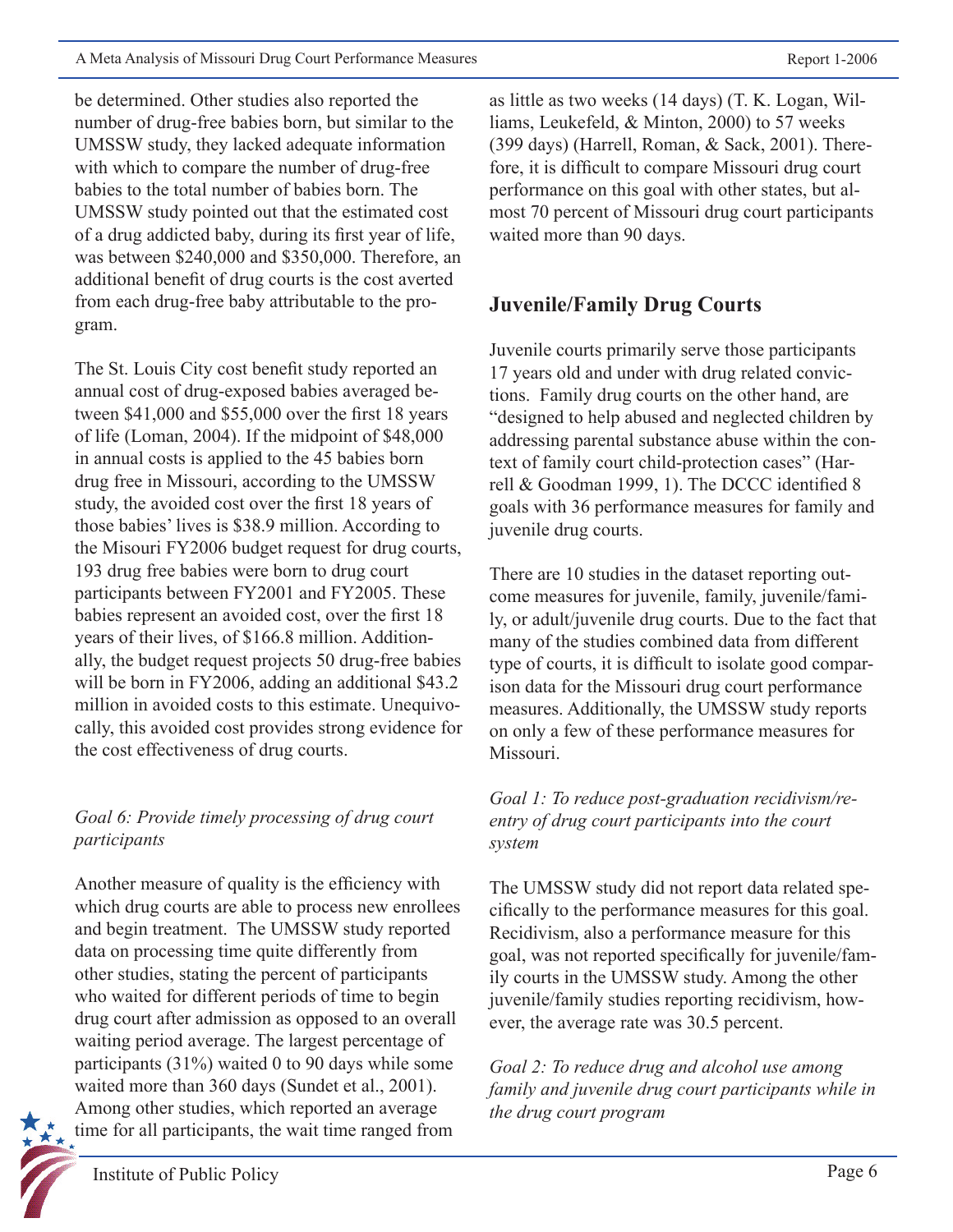Four juvenile studies reported the number or percentage of negative urinalysis (UA) tests. Only three of these reported percentages that could be compared. According to the UMSSW study, Missouri drug court participants tested negative 72 percent of the time (Sundet et al., 2001) compared to 24 percent of participants in Kentucky (Hiller, Narevic, & Leukefeld, 2001) and 76 percent in Maine (Anspach, Ferguson, & Phillips, 2003). The UMSSW study was the only one to report UA numbers for family courts and reported participants tested negative 65 percent of the time.

## *Goal 3: To retain participants in family and juvenile drug court*

The UMSSW study reported that Missouri's juvenile drug courts had a 58.5 percent retention rate, which was very close to the average rate of 60.3 percent among the six studies reviewed. The Missouri family drug courts examined in the UMSSW study had a retention rate of 42.6 percent, but no other studies of family drug courts reported retention rates.

The graduation rate among Missouri's juvenile drug courts was 52.9 percent, essentially the same as the average of eight studies analyzed (52.6%). The Missouri family drug court in the UMSSW study had a graduation rate of 38 percent but there were no other family court studies with which to compare this rate (Sundet et al., 2001).

## *Goal 4: To provide timely processing of juvenile and family drug court cases*

No data were available in the UMSSW study regarding the processing time for juvenile or family drug court cases. In fact, only one study reported data on this outcome measure (Clackamas County, Oregon) with an average time of two weeks (S. M. Carey, 2004).

*Goal 5: To increase personal, familial, and societal accountability of drug court participants*

Only one of the juvenile/family studies reviewed reported any change in employment status, a measure of accountability. In the Campbell County, Kentucky Juvenile Drug Courts the percent of employed participants doubled (8% to 16%) (Hiller et al., 2001). The UMSSW study did not report similar numbers but did report results from personal interviews of nine respondents. Because of the extremely small sample size and other extenuating circumstances, these were not considered representative numbers by which to judge Missouri drug courts.

Very little useful information was found in the UMSSW study or the other studies regarding the change in education level, employment status, collection of monetary obligations, or driver's license status of participants in juvenile of family courts. Therefore, there is no adequate evaluation of Missouri drug courts performance in these areas.

One study of graduate exit surveys in the St. Louis City drug court revealed that residential stability (defined only by respondent declaration of having stable residence) was much improved after completing drug court (75.2% versus 98.6%) (Wagner, 2001). However, these data were not specific to any one type of drug court and cannot be directly attributed to family courts. No other studies measured residential stability.

## *Goal 6: To provide cost-effective alternatives to out-of-home placement*

The UMSSW study estimated the annual cost of Missouri drug courts to be \$5,042 per participant, but it was not clear if this figure applied to juvenile and family courts. No studies compared juvenile or family drug court costs to any type of "out-ofhome placement," and therefore there was little that could be discussed regarding this goal. Likewise, information on drug-free babies was reported by the UMSSW study, but how many were born specifically in juvenile or family court is unclear. Only one other study of a juvenile drug court, in Campbell County, Kentucky, had data on drugfree babies and that study reported one baby had

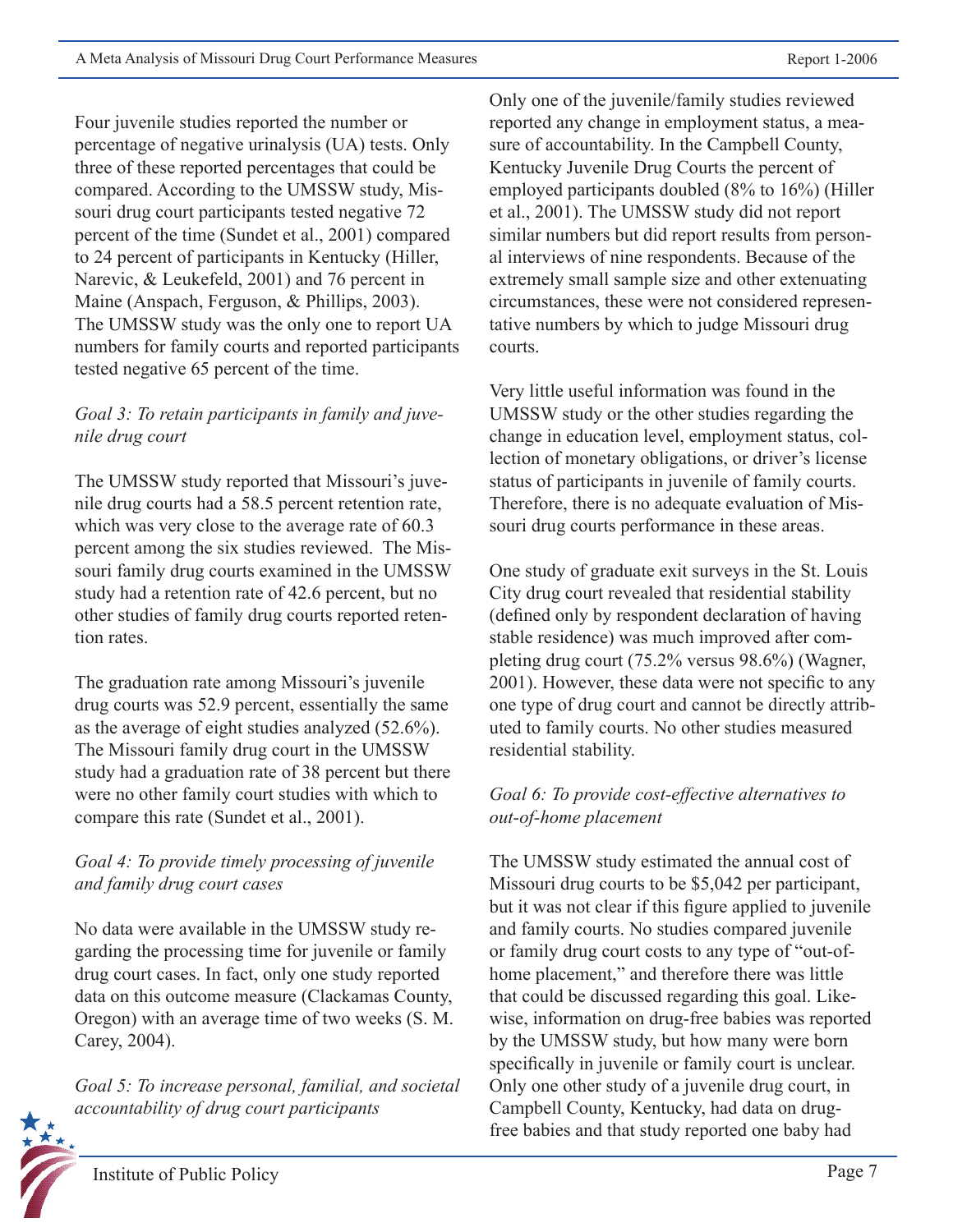been born drug-free to a participant in the program (Hiller et al., 2001).

# **Conclusion**

Problems that made this analysis more difficult included different methods for reporting costs, different definitions of recidivism, a lack of data for juvenile and family drug courts and the relatively recent establishment of drug courts in the nation. In addition, courts differ considerably in the length of the time participants are required to spend in the program, the frequency of drug testing, and the types of treatment participants receive. These problems limit the studies that can be used in this analysis but do not invalidate the findings reported here.

Among the performance measures evaluated in this analysis, Missouri drug courts are either exceeding or are on par with most of the averages of the studies reviewed. A major limitation of this study was the lack of available information on juvenile and family drug courts relating to the goals and performance measures laid out for Missouri drug courts. Even in the UMSSW study, very little data were found that could be used to adequately assess Missouri drug court performance in terms of these measures. Clearly, more data would enhance analyses of Missouri drug courts and, in recognition of this need for more data, the Drug Courts Coordinating Commission significantly increased data collection efforts in January 2005 through the online Treatment Court Reporting Form (TCRF) to be utilized by all drug courts in Missouri. These data should allow for a more rigorous assessment of the performance of Missouri drug courts in the future. Further study and analysis of Missouri drug courts will be well served by data that is more current than was available for this analysis. Likewise, if the performance measures outlined in the 2004 report by the National Center for State Courts are implemented and reported consistently statewide, then evaluation of Missouri drug courts will be more accurate and helpful in determining strengths

and weaknesses in the program.

# **References**

 Anspach, D., & Ferguson, A. (2003). Assessing the Efficacy of Treatment Modalities in the Context of Adult Drug Courts. Portland, ME: University of Southern Maine.

 Anspach, D., Ferguson, A., & Phillips, L. (2003). Evaluation of Maine's Statewide Juvenile Drug Treatment Court Program: University of Southern Maine.

 Barnoski, R., & Aos, S. (2003). Washington State's Drug Courts for Adult Offenders: Outcome Evaluation and Cost-Benefit Analysis: Washington State Institute for Public Policy.

 Brewster, M. P. (2001). An Evaluation of the Chester County (PA) Drug Court Program. Journal of Drug Issues, 31(1), 177-206.

 California Department of Alcohol and Drug Programs. (2002). Drug Court Partnership Act of 1998, Chapter 1007, Statutes of 1998: Final Report: The California Department of Alcohol and Drug Programs and the Judicial Council of California, Administrative Office of the Courts.

 Carey, S., & Marchand, G. (2005). Marion County Adult Drug Court Outcome Evaluation: Final Report: NPC Research.

 Carey, S. M. (2004). Clackamas County Juvenile Drug Court Outcome Evaluation: NPC Research.

 Craddock, A. (2002). North Carolina Drug Treatment Court Evaluation: Final Report.

 Crumpton, D., Brekhus, J., Weller, J., & Finigan, M. (2004). Cost analysis of Anne Arundel County, Maryland Drug Court. Portland, OR: Northwest Professional Consortium Research, inc.

 Fuller, D. (2003). 16th Judicial District of Tennessee Drug Court Program Preliminary Process Evaluation: Drug Courts Program Office, Office of Justice Programs, U. S. Department of Justice.

Goldkamp, J. S., Weiland, D., & Moore,

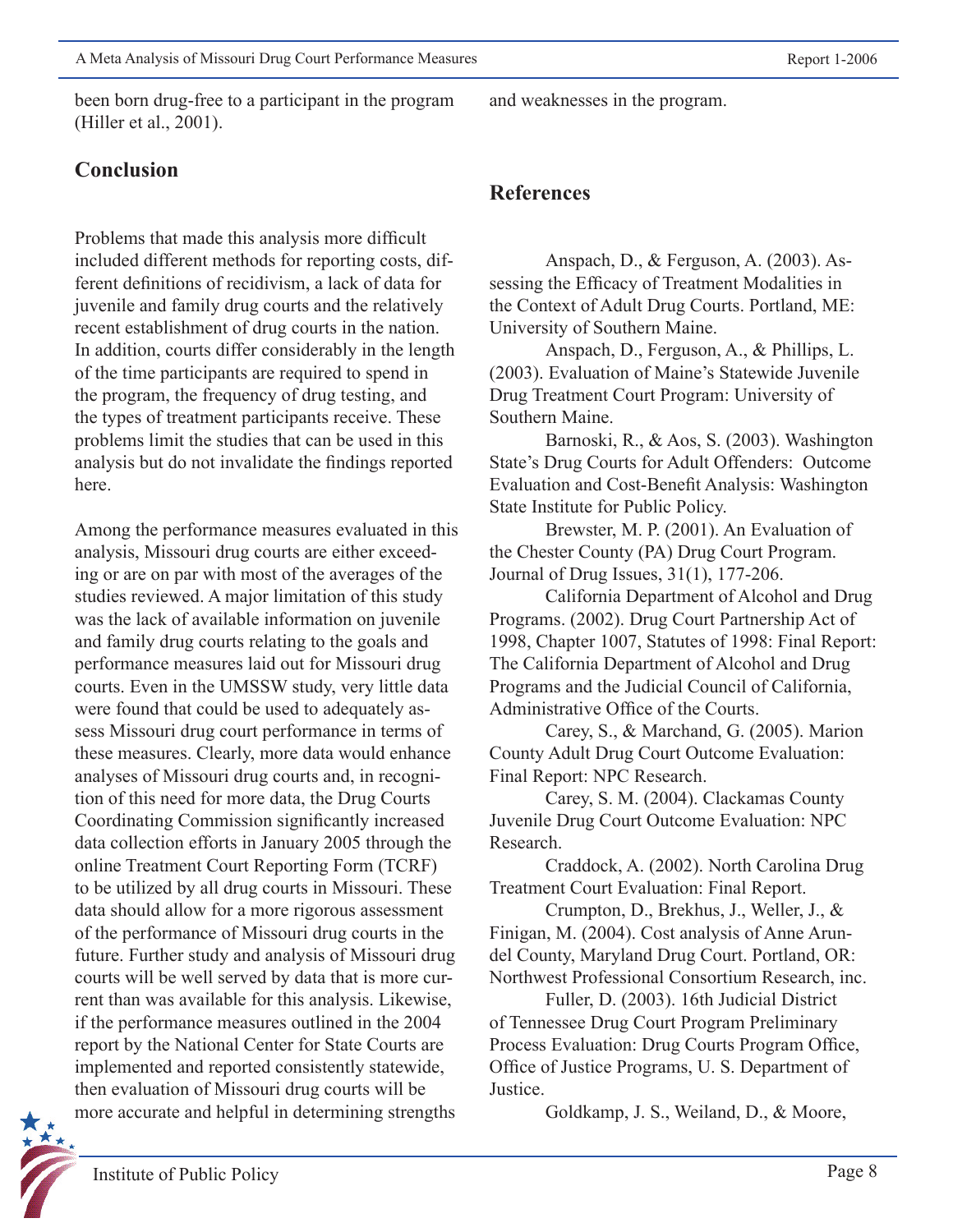J. (2001). The Philadelphia Treatment Court, Its Development and Impact: The Second Phase 1998- 2000: Crime and Justice Research Institute.

 Gottfredson, D. C., & Exum, M. L. (2002). The Baltimore City Drug Treatment Court: One-Year Results from a Randomized Study. Journal of Research in Crime and Delinquency, 39(3), 337- 356.

 Gottfredson, D. G., Najaka, S. S., & Kearley, B. (2003). Effectiveness of Drug Treatment Courts: Evidence from a Randomized Trial. Criminology & Public Policy, 2(2), 171.

 Harrell, A. (1998). Drug Courts and the Role of Graduated Sanctions. Washington, D.C.: National Institute of Justice.

 Harrell, A., Cavanagh, S., & Roman, J. (2000). Evaluation of the D.C. Superior Court Drug Intervention Programs: National Institute of Justice.

 Harrell, A., Roman, J., & Sack, E. (2001). Drug Court Services for Female Offenders, 1996- 1999: Evaluation of the Brooklyn Treatment Court. Brooklyn, NY: Urban Institute Justice Policy Center.

 Harrison, L., Patrick, D., & English, K. (1996). An Evaluation of Denver Drug Courts: The Early Years, 1995-1996: Colorado Division of Criminal Justice.

 Hiller, M., Narevic, E., & Leukefeld, C. (2001). Campbell County Juvenile Drug Court Evaluation: Center on Drug and Alcohol Research.

 Idaho Supreme Court. (2004). Evaluating the Effectiveness of Drug Courts in Idaho: Idaho Supreme Court.

 Kassebaum, G., & Okamoto, D. K. (2001). The Drug Court as a Sentencing Model. Journal of Contemporary Criminal Justice, 17(2), 89-104.

 Latessa, E. J., & Johnson, S. (2000). The Hamilton County Drug Court: Outcome Evaluation Findings - Final Report: University of Cincinnati Center for Criminal Justice Research.

 Latessa, E. J., Listwan, S. J., Shaffer, D. K., Lowenkamp, C., & Ratansi, S. (2001). Preliminary Evaluation of Ohio's Drug Court Efforts: Center for Criminal Justice Research Division of Criminal Justice.

 Listwan, S. J., & Latessa, E. J. (2003). The Kootenai and Ada County Drug Courts: Outcome

Evaluation Findings: Center for Criminal Justice Research, University of Cincinnati.

 Listwan, S. J., Shaffer, D. K., & Latessa, E. J. (2001a). The Akron Municipal Drug Court: Outcome Evaluation Findings: Center for Criminal Justice Research.

 Listwan, S. J., Shaffer, D. K., & Latessa, E. J. (2001b). The Erie County Drug Court: Outcome Evaluation and Findings: Center for Criminal Justice Research.

 Logan, T., Hoyt, W., & Leukefeld, C. (2001). Kentucky Drug Court Outcome Evaluation: Behavior, Costs & Avoided Costs to Society: Center on Drug and Alcohol Research, University of Kentucky.

 Logan, T., & Leukefeld, C. (1998). Fayette County Drug Court Program Evaluation: Findings from the ASI Intake Data: Center on Drug and Alcohol Research.

 Logan, T. K., Williams, K., Leukefeld, C., & Minton, L. (2000). A Drug Court Process Evaluation: Methodology and Findings. International Journal of Offender Therapy and Comparative Criminology, 44(3), 369-394.

 Loman, L. (2004). A Cost-Benefit Analysis of the St. Louis City Adult Felony Drug Court. St. Louis: Institute of Applied Research.

 Mateyoke-Scrivner, A., Webster, J. M., Staton, M., & Leukefeld, C. (2004). Treatment Retention Predictors of Drug Court Participants in a Rural State. American Journal of Drug & Alcohol Abuse, 30(3), 605.

 McCarthy, S., & Waters, T. F. (2003). Treating Substance Abuse Offenders in the Southwestern United States: A Report Evaluating the Long-Term Effectiveness of the Yuma County Adult Drug Court. Journal of Offender Rehabilitation, 37(3-4), 163-177.

 National Center for State Courts. (2004). Missouri Drug Court Statewide Technical Assistance Project: Performance Measures for Missouri Drug Courts: National Center for State Courts.

 National Drug Court Institute. (2004). Drug Court Review. Alexandria, VA: National Drug Court Institute.

 OJP Drug Court Clearinghouse and Technical Assistance Project. (2001). Summary Informa